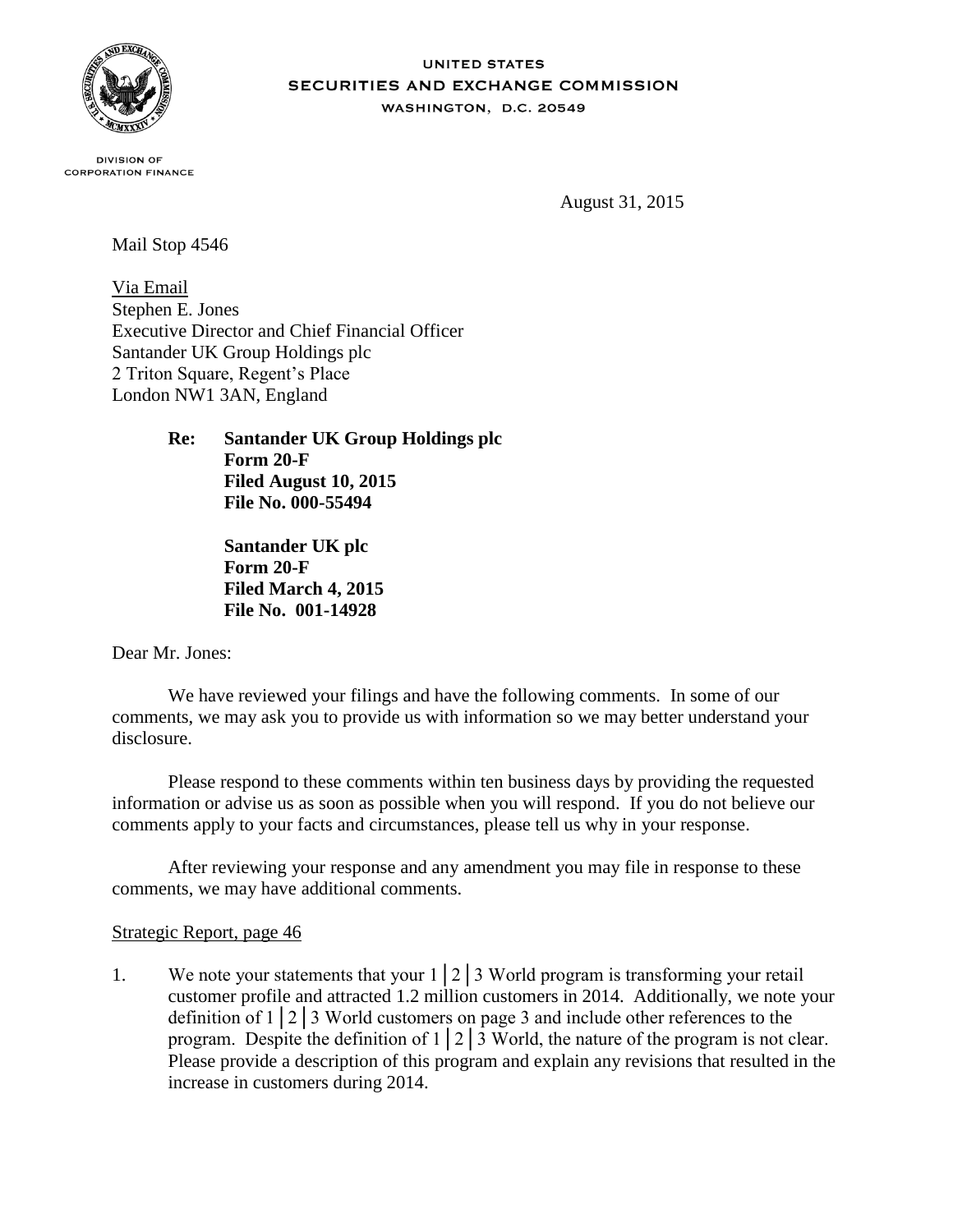Stephen E. Jones Santander UK Group Holdings plc August 31, 2015 Page 2

# Risk Factors, page 19

Operational risks, including risks relating to data and information collection, processing, storage and security are inherent in our business, page 28

## Cyber security, page 28

2. We note your disclosure that you continue to face a host of cyber threats; your disclosure that cyber-crimes and denial of service attacks have increased; and your identification of cyber-attacks as a key risk. Please clarify whether you have knowledge of the occurrence of any such attacks in the past. If attacks have occurred, and were material either individually or in the aggregate, revise to discuss the related costs and consequences. Also, describe the particular aspects of your business and operations that give rise to material cybersecurity risks and the potential costs and other consequences of such risks to those businesses and operations. For additional guidance, please refer to CF Disclosure Guidance Topic No. 2 on Cybersecurity.

# Santander UK Form 20-F for the year ended December 31, 2014

## General

3. Please address all comments issued on the registration statement filed by Santander UK Group Holdings plc that are applicable to your Form 20-F.

We urge all persons who are responsible for the accuracy and adequacy of the disclosure in the filing to be certain that the filing includes the information the Securities Exchange Act of 1934 and all applicable Exchange Act rules require. Since the company and its management are in possession of all facts relating to a company's disclosure, they are responsible for the accuracy and adequacy of the disclosures they have made.

In responding to our comments, please provide a written statement from the company acknowledging that:

- the company is responsible for the adequacy and accuracy of the disclosure in the filing;
- staff comments or changes to disclosure in response to staff comments do not foreclose the Commission from taking any action with respect to the filing; and
- the company may not assert staff comments as a defense in any proceeding initiated by the Commission or any person under the federal securities laws of the United States.

Please contact William H. Dorton, Staff Attorney, at (202) 551-3107 or me at (202) 551- 3675 with any questions.